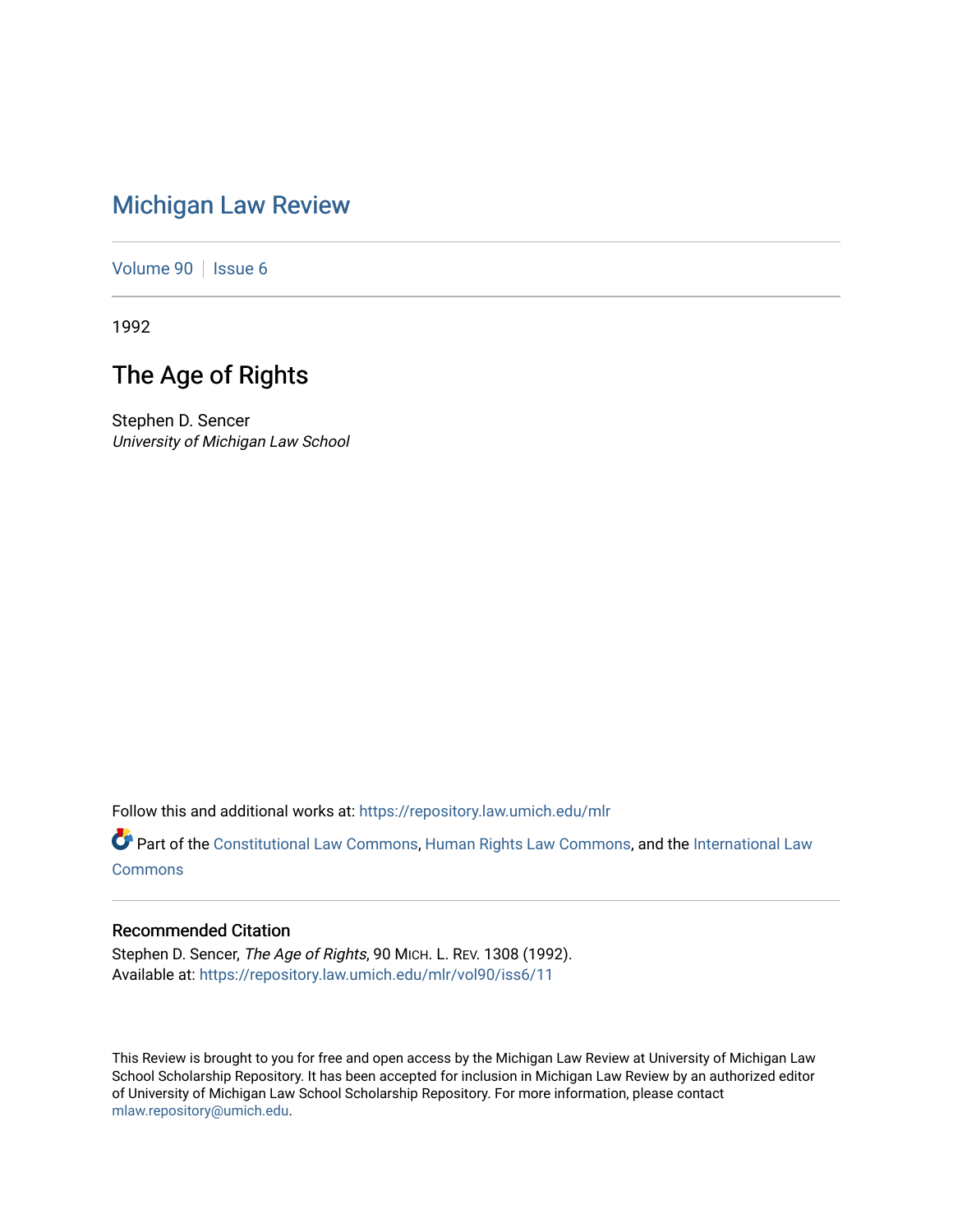THE AGE OF RIGHTS By *Louis Henkin.* New York: Columbia University Press. 1990. Pp. xi, 220. \$29.95.

The United States was a leader in developing and promoting an international consensus that national governments should protect and guarantee the human rights of their citizens.<sup>1</sup> In 1941, as the nation geared up for World War II, President Roosevelt declared as a national objective "a world founded upon four essential human freedoms": freedom of speech, freedom of religion, freedom from want, and freedom from fear.<sup>2</sup> A more general understanding of human rights became a seriously accepted justification for America's full-scale participation in the war.<sup>3</sup> The Universal Declaration of Human Rights, adopted by the United Nations in 1948, borrowed heavily from the U.S. Declaration of Independence and Bill of Rights.4 In *The Age of Rights, Professor Louis Henkin<sup>5</sup> explains how the United* States, by failing to join the primary international human rights agreements and by failing to accept the existence of economic and social

1. "For Americans - our common usurpation for the inhabitants of the United States - the idea of rights is an old friend, and we tend to think of it - with some arrogating exaggeration as our contribution to mankind." P. x; *see also* Andrzej Rapaczynski, *Bibliographical Essay: The Influence of* U.S. *Constitutionalism Abroad, in* CoNSTITUTIONALISM AND RIGHTS 405 (Louis Henkin & Albert J. Rosenthal eds., 1990).

The first is freedom of speech and expression everywhere in the world.

The second is freedom of every person to worship God in his own way everywhere in the world.

The third is freedom from want  $\dots$ .

The fourth is freedom from fear  $\dots$ .

*Id.* 

3. "During the War, the Allied powers had proclaimed that assuring respect for human rights was their war aim." P. 1. The role of the United States as a defender of human rights during World War II is still recognized today:

Twice in this century, the world has been threatened by catastrophe. Twice this catas· trophe was born in Europe, and twice you Americans along with others were called upon to save Europe, the whole world and yourselves.  $\ldots$ 

. • . [The U.S.] became the most powerful nation on earth, and it understood the respon· sibility that flowed from this.

Vaclav Havel, *Excerpts From Czech Chief's Address to Congress,* N.Y. TIMES, Feb. 22, 1990, at A14 (translation).

4. *See* Adamantia Pollis & Peter Schwab, *Human Rights: A Western Construct with Limited Applicability, in* HUMAN RIGHTS: CULTURAL AND IDEOLOGICAL PERSPECTIVES 1-4 (Adamantia Pollis & Peter Schwab eds., 1979).

*5.* University Professor Emeritus and Special Service Professor, Columbia University, and Chairman, Directorate, the Center for the Study of Human Rights. In addition to his academic career, Professor Henkin has served in the U.S. Department of State and for the United Nations. He is the author of several books, including: FOREIGN AFFAIRS AND THE CONSTITUTION (1972); How NATIONS BEHAVE: LAW AND FOREIGN POLICY (1972); and THE RIGHTS OP MAN TODAY (1981).

<sup>2.</sup> President's Address to Congress of Jan. 6, 1941, 87 Cong. REC. 44, 46-47 (1941). Roosevelt told Congress: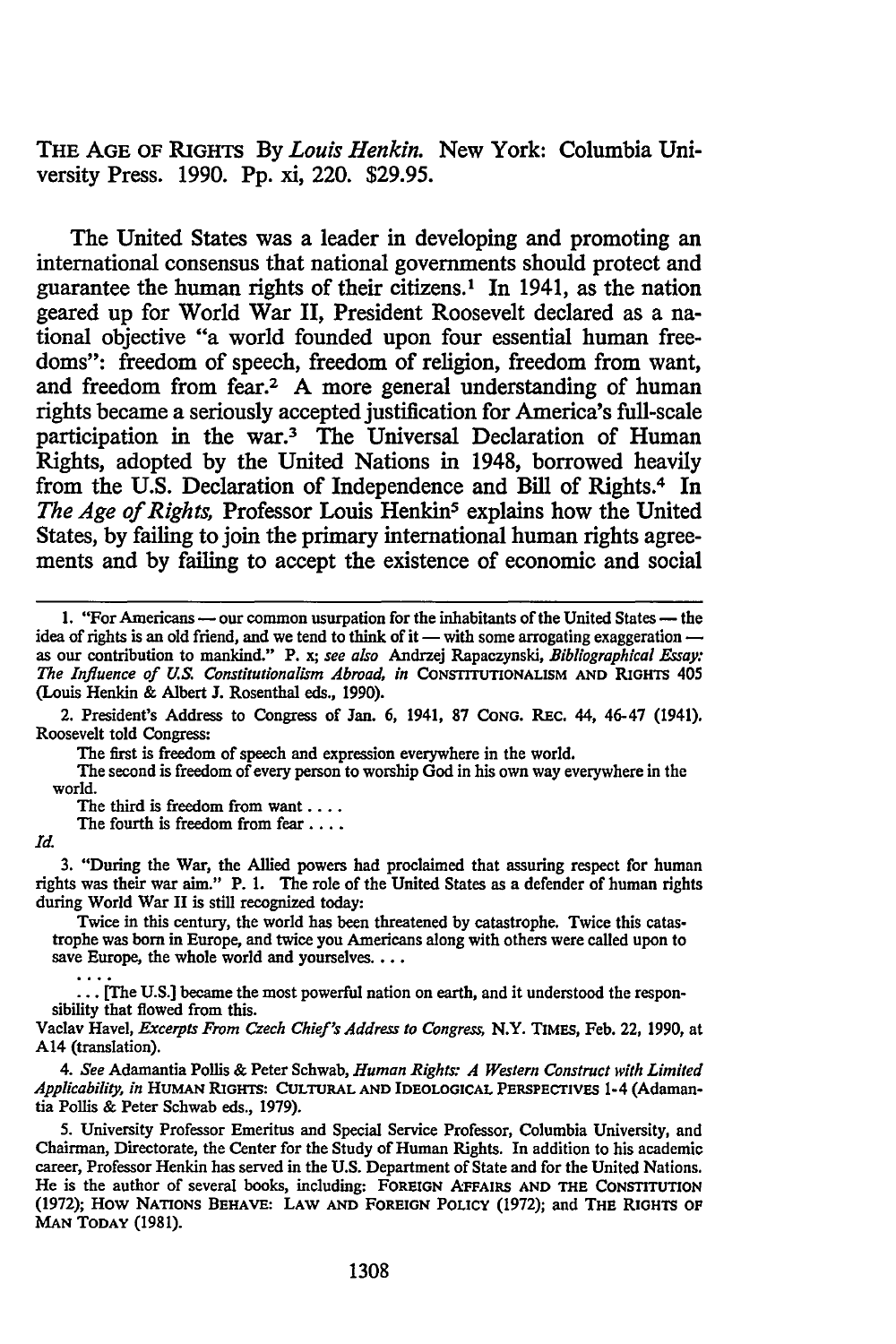rights as a matter of domestic policy, now trails much of the world in recognizing a full range of human rights.

In this collection of essays and speeches published or presented over the past decade, Henkin provides a thorough and readable explanation of how international rights developed and how they reflect our constitutional notions of individual rights. *The Age of Rights* does not present innovative arguments; rather, it provides a forum for Professor Henkin, a leading authority in the field of international human rights, to expound on the rights debate. As a collection of essays, however, the book suffers from certain structural problems. Throughout the book Henkin repeats arguments made in the earliest included essays - a necessary device for the individual pieces, but distracting to one reading the entire work. More seriously, the essays were published before the revolutions in Eastern Europe and the collapse of the U.S.S.R. Although these occurrences may not challenge Henkin's conception of rights, they necessarily leave his analysis dated.

In the first section, "International Human Rights," Henkin provides a philosophical and moral underpinning for his definition of international human rights, places the relatively new concept in its historical context, and expands on several of the more difficult issues. While relatively uncontroversial, the essays in the first section are valuable as clear and authoritative analyses of the present status of human rights in the international legal system.

International human rights are relatively new, legally and philosophically. Henkin cites as their origin a psychological, moral, and political consensus, born out of the World War II experience, that the treatment of fellow human beings is a concern of "everyone, everywhere."<sup>6</sup> Human rights became part of the international legal structure through two postwar processes: incorporation into the constitutions of virtually all nations and codification into a series of international legal instruments, such as the Nuremburg Charter, the U.N. Charter, and the Universal Convention on Human Rights. This evolution of the concept of international human rights as a product of the consent of nations to international treaties results in some significant differences between our views of domestic constitutional rights and of international rights. As Henkin writes, "for American constitutionalism, the individual had natural rights before the Constitution, before government was established" (p. 144). By contrast, international human rights, dependent upon the consent of national governments, cannot be said to "precede" government. Furthermore, international human rights are enumerated in several international in-

<sup>6.</sup> P. 16. Examples of concern for the human rights of individuals other than national citizens do predate World War II. For instance, the international abolitionist movement was active as early as the beginning of the eighteenth century, presumably out of concern for the human rights of Africans taken as slaves. P. 15.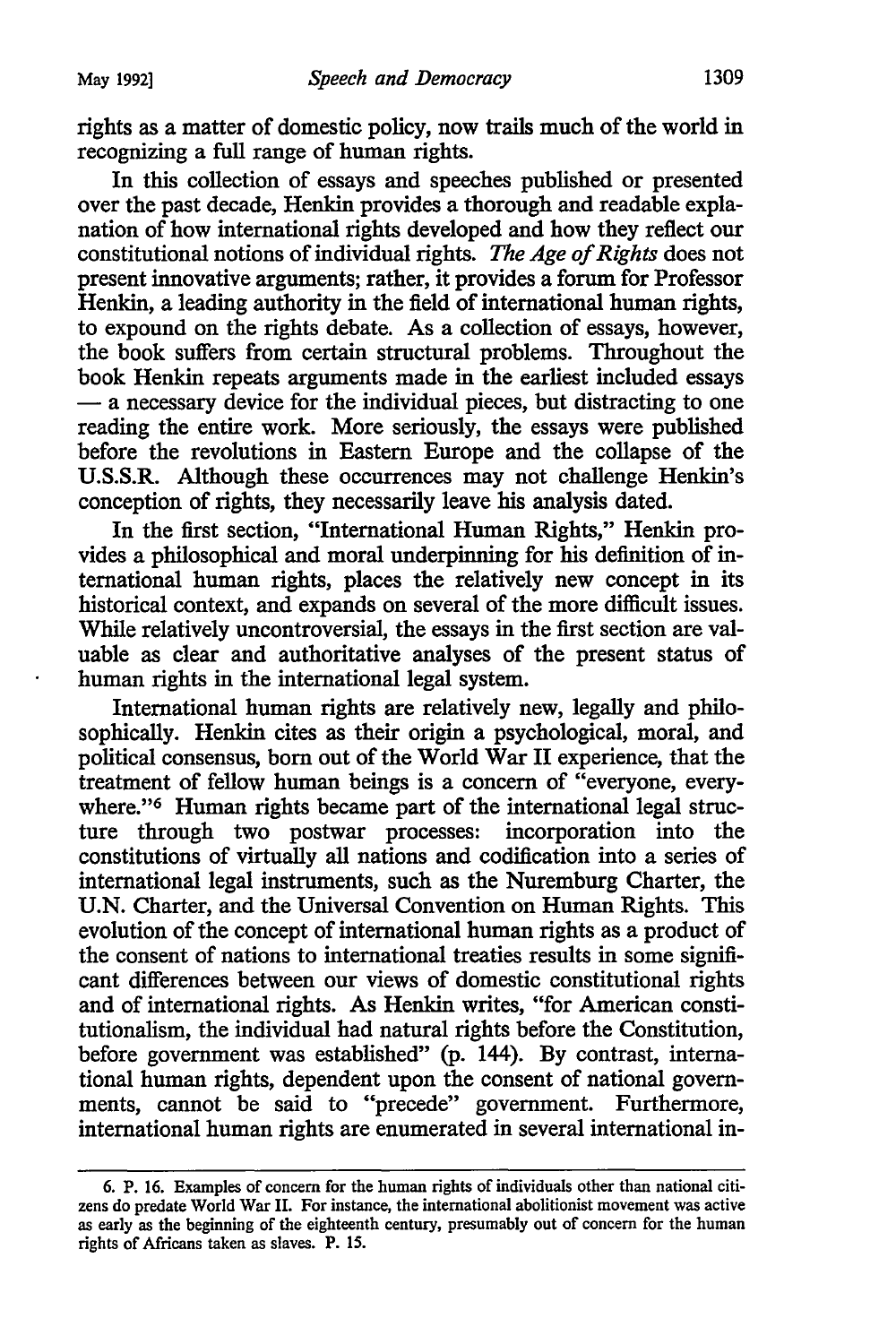struments; there has yet to develop a need for judicial interpretation to give them substance.

In addition to offering a philosophical basis for international human rights, Henkin provides a detailed historical account of the evolving attitude of the U.S. government toward international human rights (Essay 5, pp. 65-80). In particular, he grants a behind-thescenes description of the conflicts within the State Department and between the Congress and the Executive Branch. He also briefly discusses several other international human rights issues, including: the lack of institutional remedies for international human rights violations (Essay 2, pp. 31-41); the rights of aliens and immigrants (Essay 3, pp. 43-50 & Essay 8, pp. 127-40); and the problems of nonintervention and domestic jurisdiction (Essay 4, pp. 51-64).

In the second group of essays, "Rights in the United States," Henkin isolates two deep problems with our constitutional jurisprudence reflected in federal judicial decisionmaking, in congressional action, and even in law school teaching about the Constitution.<sup>7</sup> First, Henkin argues that since the inception of judicial review courts have paid too much attention to the text of the Constitution, ignoring the underlying theory of rights that informed its creation.<sup>8</sup> Second, this overly textual approach functions poorly because the Constitution was not written to perform its modern role as "the constitution of a powerful national government largely subordinating state governments and itself governing the people" (p. 91). The Constitution is therefore a "congenitally flawed" document. It fails to provide adequate textual support for certain individual rights, leaving judges to find such protections in the imperfect Due Process Clause.9

To compensate, Henkin attempts to revive the original Jeffersonian notion of "a constitution as social compact, retained rights, government for agreed-upon purposes" (p. 91). He explains that, as a social agreement, the Constitution must be renewed, or readopted, by each generation. As a result, modem ideas about the federal government  $\frac{1}{x}$  such as its role in satisfying economic needs  $\frac{1}{x}$  should now be incorporated in our collective vision of constitutional rights.

<sup>7. &</sup>quot;Doubtless as the result of judicial neglect, law schools teach constitutional law as though the Constitution has no theory, and some students of the law may be surprised to learn  $-$  and some may deny  $-$  that it has one." P. 83.

<sup>8. &</sup>quot;We were condemned to be textualists, 'interpretivists'; other parts of our hagiography notably the Declaration of Independence - were excluded from the jurisprudential canon; ancestral theory might sneak in, but only occasionally, and in the guise of construction of the constitutional text." P. 91.

<sup>9.</sup> Henkin has argued this point elsewhere:

Except for the right to vote we have not added explicitly to the rights protected by the Constitution, but individual claims, imaginative counsel, and judicial exegesis have transformed rights probably beyond what the framers of the Bill of Rights, and even the framers of the Fourteenth Amendment, would have recognized.

Louis HENKIN, CONSTITUTIONALISM, DEMOCRACY, AND FOREIGN AFFAIRS 96 (1990).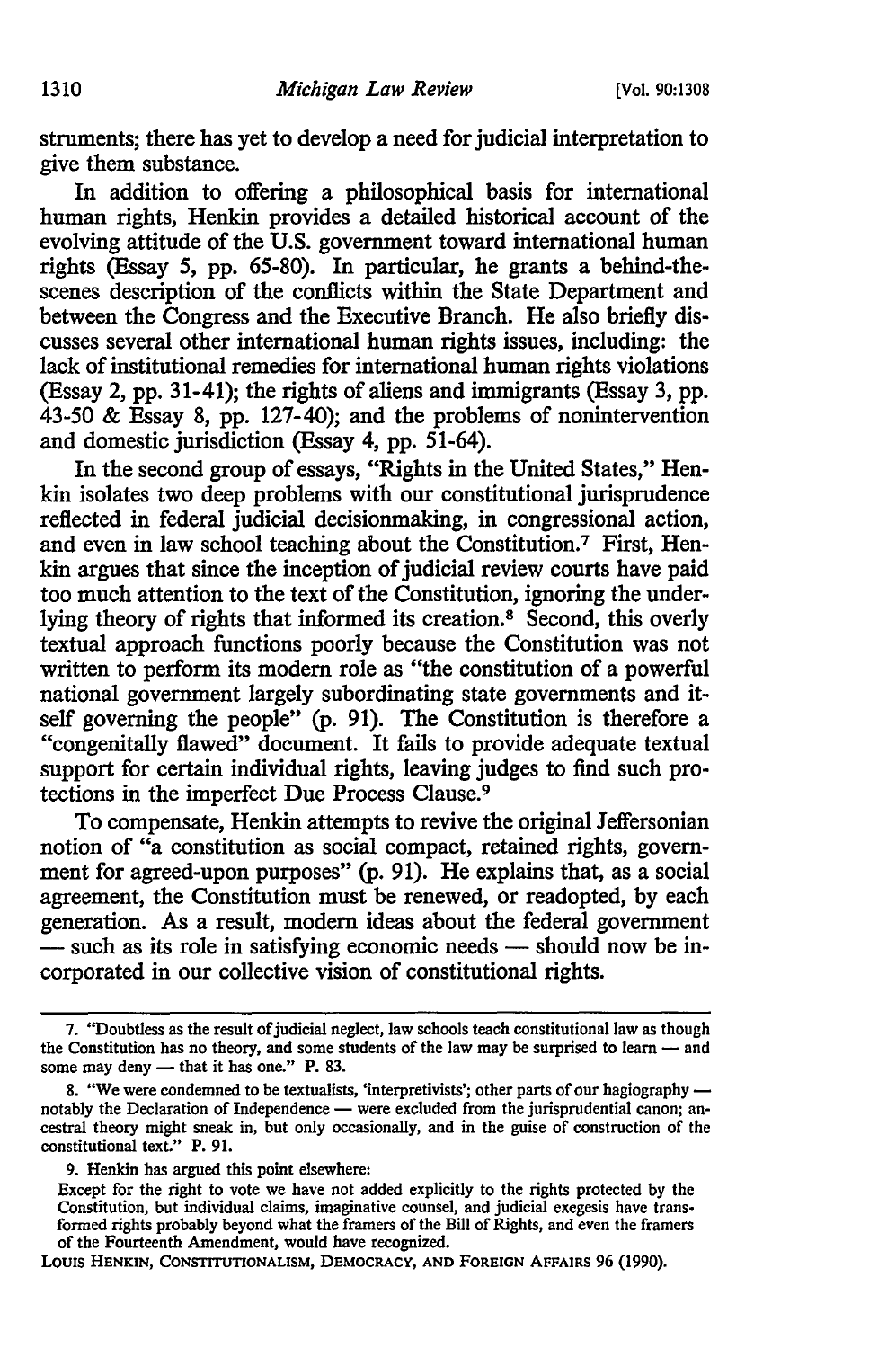In the third and final group of essays, "Rights: Here and There," Henkin contrasts U.S. constitutional rights with international human rights. Although Americans tend to view human rights as intellectual and political products that we export to other nations, 10 there are clear differences in the substance of U.S. and international rights.<sup>11</sup> These differences, according to Henkin, can be traced to their different conceptual origins.

International human rights are not *a priori,* and depend upon the consent of national governments; if governments refuse to recognize them, they cease to exist. As a result, Henkin sees a task of international lawyers and politicians interested in human rights to promote the idea of national governmental responsibility for protecting human rights. He writes, "[t]he purpose of international political and legal preoccupation with human rights, and of recognizing their quality as rights of some order, is to help obtain for them the quality of legal rights in domestic societies and to enhance the likelihood that they will be enjoyed in fact" (p. 32).

This emphasis on promoting the recognition of human rights belies a basic inconsistency in Henkin's scheme. On the one hand, he attributes to international human rights the same "weight" as domestic rights. At the same time, he is aware that the existence of international human rights depends on governmental acceptance. Henkin never seems to resolve this inconsistency, resorting instead to a functional approach, terming a potential entitlement a "right" only when it is helpful to his argument.<sup>12</sup> While this may be a necessary approach to what is essentially a developing body of legal thought, 13 it weakens

12. For instance, in discussing economic rights Henkin writes:

Adequate food and other necessities, however, are surely fundamental, and essential to human dignity. The argument against treating them as rights was that they depended on available resources and large national policies and could not be enforced by the means available for enforcing civil-political rights. Treating them as rights, therefore, would only dilute international efforts to obtain respect for civil and political rights.

P. 33 n.\*.

13. Some argue that fretting over this question is unnecessary because sufficient common ground exists among different political cultures regarding the basic core of human rights. *See*  DAVID P. FORSYTHE, HUMAN RIGHTS AND WORLD POLITICS 182, 187-88 (2d ed. 1989). Henkin seems willing to accept the philosophical ambiguity:

<sup>10.</sup> *See supra* note 1.

<sup>11.</sup> The distinctions Henkin considers most important, and describes most completely, are the fortunate lack of provisions in the Constitution for the suspension of its protections in time of emergency, and the unfortunate absences of a statement of equality and of protections against violations of the individual rights by other private individuals. *See generally* Essay 9, pp. 143-56.

<sup>[</sup>I]nternational discourse seems to see human rights in one or more of the following ways: a. as "goods," desiderata, that are not rights but that might be translated into legal rights in domestic or international law;

b. as moral rights in an accepted moral order (or under some natural law), the individual having "claims" to freedoms and basic needs, seen perhaps as claims upon the moral order, or the universe, or God;

c. as moral (or natural law) claims by every individual upon his society; or

d. as legal claims upon his society under its constitutional system and law.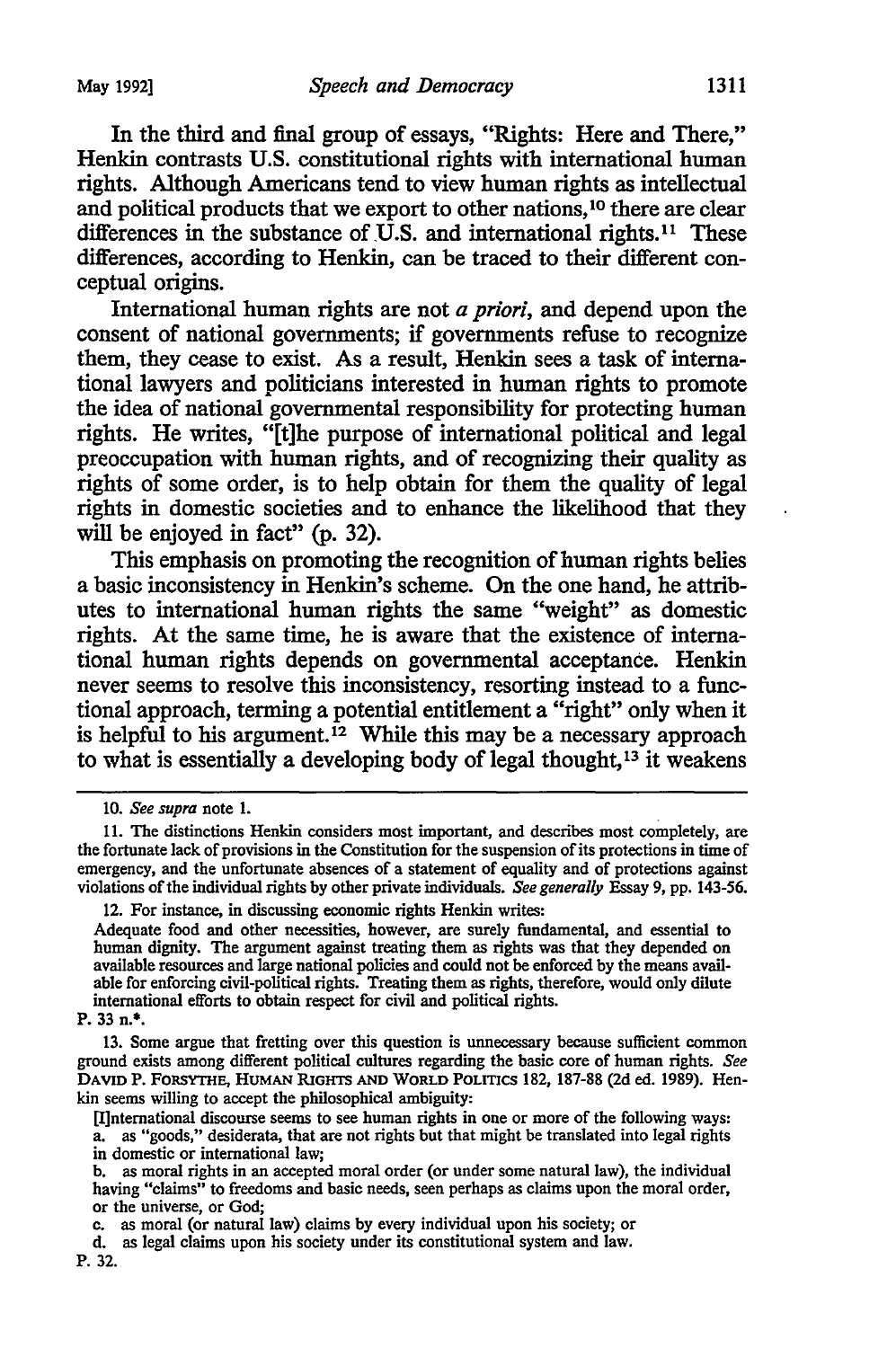the argument for full recognition of international human rights in two ways.

First, Henkin's theory is susceptible to the frequent criticism that international human rights are essentially a Western concept, and therefore not applicable or acceptable to non-Western cultures that do not share a "rights tradition."14 Henkin addresses this criticism in the Epilogue, when discussing the problem of conflicting religious, political, and moral systems. He concludes that all societies share some common ground: "[T]here is now a working consensus that every man and woman, between birth and death, counts, and has a claim to an irreducible core of integrity and dignity. In that consensus, in the world we have and are shaping, the idea of human rights is the essential idea" (p. 193). Although inspiring, this position dodges the argument that a "working consensus" is a description of agreement, rather than a reason for agreement, and therefore lacks persuasive value.

Second, the disjunction between the theoretical underpinnings of domestic and international human rights weakens the book's most significant and controversial position, Henkin's persistent and persuasive advocacy for the acceptance of economic and social rights in U.S. foreign policy and as U.S. constitutional rights. Henkin explains that economic rights are not a new concept in U.S. political debate. As early as 1944, President Roosevelt spoke of an economic Bill of Rights in his State of the Union message: "In our day these economic truths have become accepted as self-evident. We have accepted, so to speak, a second Bill of Rights under which a new basis of security and prosperity can be established for all."<sup>15</sup> Nevertheless, they have been rejected in both domestic constitutional law jurisprudence16 and U.S.

15. Roosevelt continued:

Among these are:

The right to a useful and remunerative job in the industries, or shops or farms or mines of the Nation;

The right to earn enough to provide adequate food and clothing and recreation;

The right to adequate medical care and the opportunity to achieve and enjoy good health;

The right to adequate protection from the economic fears of old age, sickness, accident, and unemployment;

The right to a good education.

President's Message to Congress of Jan. 11, 1944, 90 CONG. REC. *55,* 57 (1944).

16. *See* Robert H. Bork, *The Impossibility of Finding Welfare Rights in the Constitution,* 1979 WASH. U. L.Q. 695; Martha H. Good, *Freedom from Want: The Failure of United States Courts to Protect Subsistence Rights,* 6 HUM. Rrs. Q. 335 (1984).

<sup>14.</sup> *See* Polls & Schwab, *supra* note 4, at 14-15.

Efforts to impose the [Universal Declaration of Human Rights] as it currently stands not only reflect a moral chauvinism and ethnocentric bias but are also bound to fail.  $\ldots$ 

<sup>• • .</sup> If the notion of human rights is to be a viable universal concept it will be necessary to analyze the differing cultural and ideological conceptions of human rights and the impact of one on the other.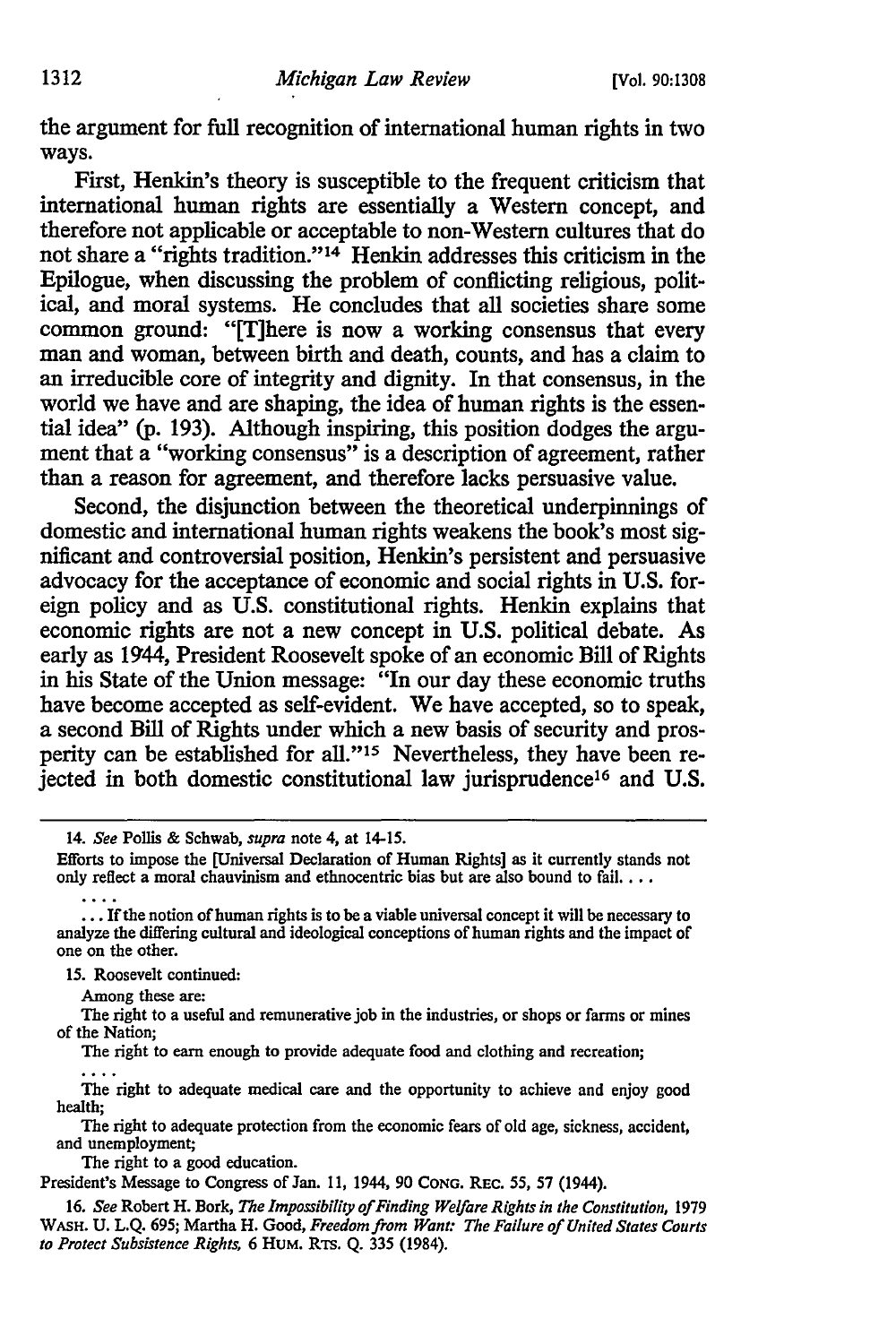foreign policy. <sup>17</sup>

The latter rejection is most clearly demonstrated by Congress' refusal to ratify the International Covenant on Economic, Cultural and Social Rights. As the only major Western nation not to accept this international agreement,18 the United States is hard pressed to assert its continued role as human rights standard bearer. According to Henkin, the sources of the resistance to acceptance of the Covenant<sup>19</sup> include a devotion to representative democracy over satisfaction of human needs; strains of isolationism; and a belief that rights in the United States are satisfied more completely than in other nations, excusing the U.S. from its international obligations (p. 77). Opposition to the Covenant, according to Henkin, is an outdated position.

Let there be no doubt. The United States is now a welfare state. Commitment to some minimum levels of individual welfare may not be of constitutional rank but it is deeply, ineradicably imbedded in our national life. . . . To the world, moreover, whatever the United States does in fact, it does not proclaim a national commitment in principle to meeting basic human needs. Americans are frequently reminded that our eighteenth-century philosophy, our kind of democracy, our national hagiography, show the United States committed to protecting property, but not to alleviating hunger, even of our own people. [p. 153]

As with other arguments in the book, Henkin is persuasive and impassioned in his defense of economic, social, and cultural rights. Unfortunately, his argument for their domestic recognition reveals more about his perceptions of what should be our collective moral sensibilities than it does about traditional notions of "rights." It may therefore fail to persuade those who instinctively believe that economic rights just don't exist.

Professor Henkin has long been an advocate for recognition and application of the concept of human rights. *The Age of Rights,* while offering little in the way of new arguments, and sometimes lacking in

<sup>17. &</sup>quot;It is true that the state must establish a legal framework which encourages fairness and prohibits fraud; but, having done so, the state must then get out of the way and permit individuals to live their own lives as they see fit." Ambassador Patricia M. Byrne, Statement to the Third Committee of the U.N. General Assembly (Nov. 9, 1988), *quoted in* Philip Alston, *U.S. Ratification of the Covenant on Economic, Social and Cultural Rights: The Need for an Entirely New Strategy,* 84 AM. J. INTL. L. 365, 374 (1990).

<sup>18.</sup> As of January 1, 1990, 93 nations had become parties to the International Covenant on Economic, Social and Cultural Rights, yet the United States remains a holdout. RICHARD B. LILLICH, INTERNATIONAL HUMAN RIGHTS INSTRUMENTS 180.25-180.26 (2d ed. 1990).

<sup>19.</sup> Initially, some critics charged that joining the Covenant would unconstitutionally violate states' rights, interfere with congressional power, and affect matters of strictly domestic concern. Henkin dismisses these objections, writing that "[e]ach of these legal objections was long ago refuted." P. 76.